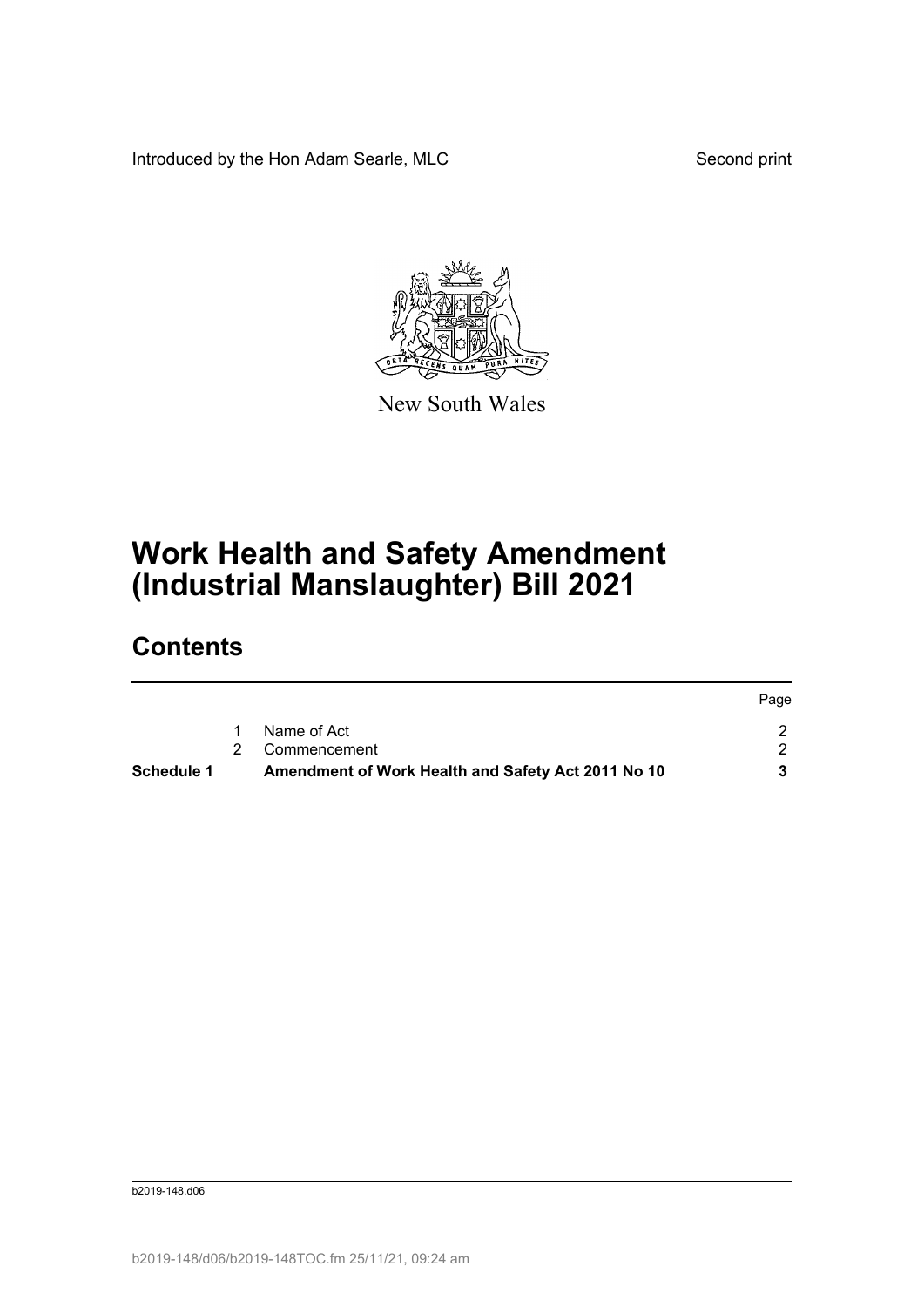*This PUBLIC BILL, originated in the LEGISLATIVE COUNCIL and, having this day passed, is now ready for presentation to the LEGISLATIVE ASSEMBLY for its concurrence.*

*Legislative Council*

*Clerk of the Parliaments.*



New South Wales

# **Work Health and Safety Amendment (Industrial Manslaughter) Bill 2021**

Act No , 2021

### **A Bill for**

An Act to amend the *Work Health and Safety Act 2011* to create an offence of industrial manslaughter; and for related purposes.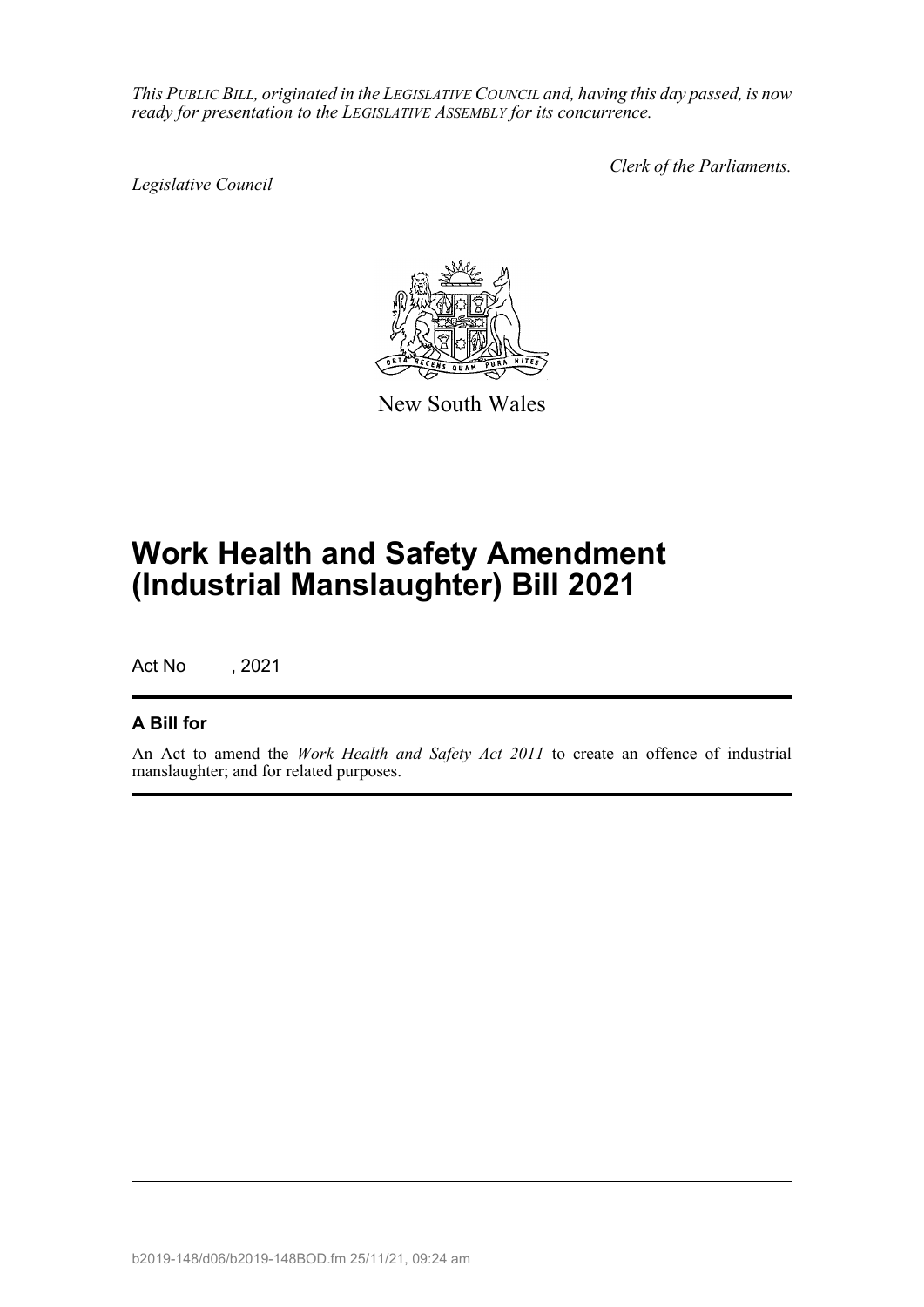<span id="page-2-1"></span><span id="page-2-0"></span>

| The Legislature of New South Wales enacts—                                              | 1             |
|-----------------------------------------------------------------------------------------|---------------|
| Name of Act                                                                             | $\mathcal{P}$ |
| This Act is the Work Health and Safety Amendment (Industrial Manslaughter)<br>Act 2021. | 3<br>4        |
| Commencement                                                                            | 5             |
| This Act commences on the date of assent to this Act.                                   | 6             |
|                                                                                         |               |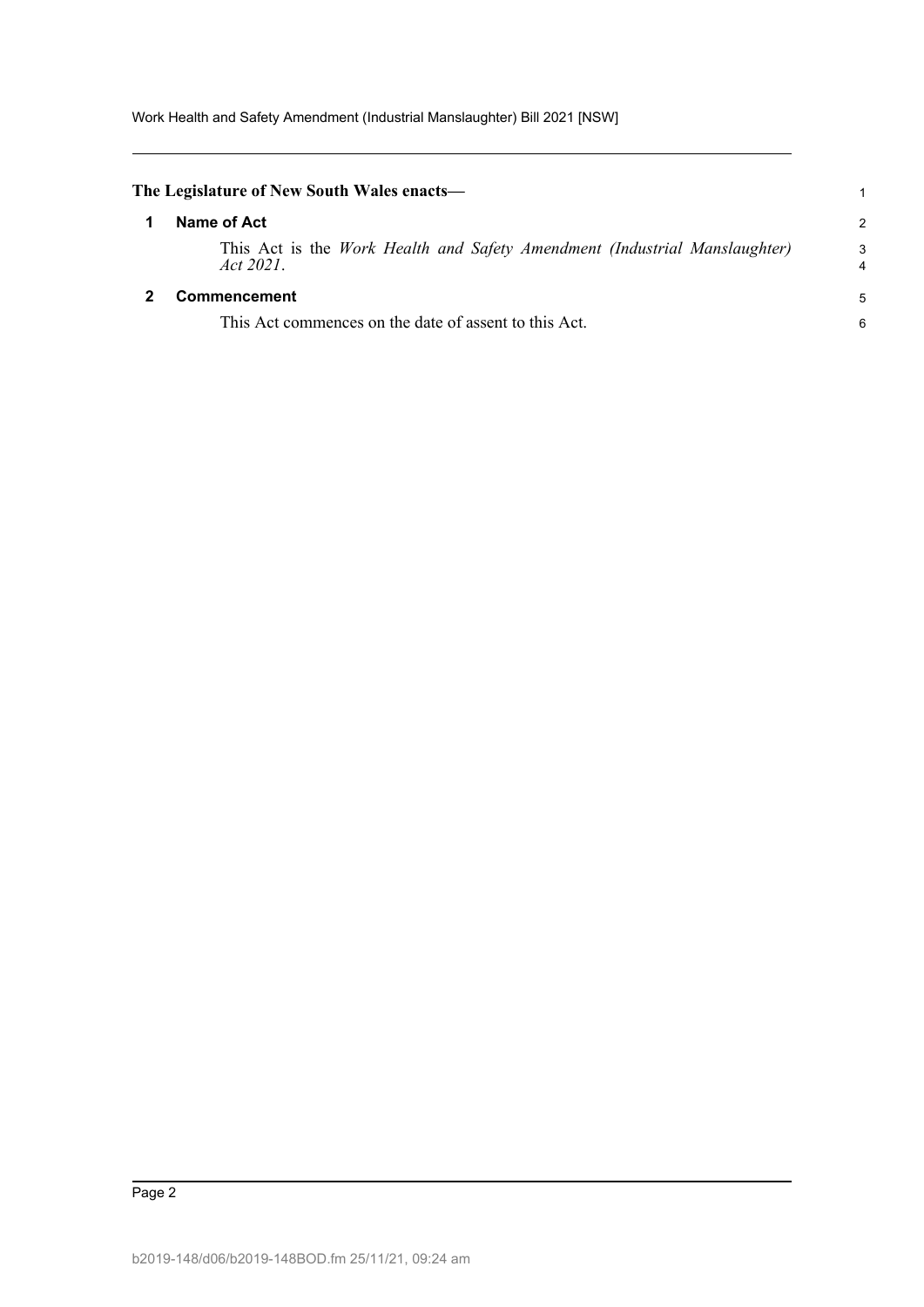<span id="page-3-0"></span>

| <b>Schedule 1</b> |     | <b>Amendment of Work Health and Safety Act 2011</b><br><b>No 10</b>                                                                                                                                                                                  | $\mathbf{1}$<br>$\overline{2}$ |
|-------------------|-----|------------------------------------------------------------------------------------------------------------------------------------------------------------------------------------------------------------------------------------------------------|--------------------------------|
| Part 2A           |     |                                                                                                                                                                                                                                                      | 3                              |
|                   |     | Insert after Part 2-                                                                                                                                                                                                                                 | 4                              |
|                   |     | Part 2A Industrial manslaughter                                                                                                                                                                                                                      | 5                              |
| 34B               |     | <b>Definitions for Part 2A</b>                                                                                                                                                                                                                       | 6                              |
|                   | (1) | In this Part-                                                                                                                                                                                                                                        | 7                              |
|                   |     | conduct means-                                                                                                                                                                                                                                       | 8                              |
|                   |     | (a)<br>an act, or                                                                                                                                                                                                                                    | 9                              |
|                   |     | (b)<br>an omission to perform an act.                                                                                                                                                                                                                | 10                             |
|                   |     | <i>executive officer</i> , of a body corporate, means a person who is concerned with,<br>or takes part in, the corporation's management, whether or not the person is a<br>director or the person's position is given the name of executive officer. | 11<br>12<br>13                 |
|                   |     | senior officer, of a person conducting a business or undertaking, means—                                                                                                                                                                             | 14                             |
|                   |     | if the person is a body corporate—an executive officer of the body<br>(a)<br>corporate, or                                                                                                                                                           | 15<br>16                       |
|                   |     | otherwise—the holder of an executive position (however described) in<br>(b)<br>relation to the person who makes, or takes part in making, decisions<br>affecting all, or a substantial part, of the person's functions.                              | 17<br>18<br>19                 |
|                   | (2) | For this Part, a person's conduct <i>causes</i> death if it substantially contributes to<br>the death.                                                                                                                                               | 20<br>21                       |
| 34C               |     | <b>Exceptions</b>                                                                                                                                                                                                                                    | 22                             |
|                   | (1) | A volunteer does not commit an offence under this Part.                                                                                                                                                                                              | 23                             |
|                   | (2) | Despite section 34(2), a senior officer of an unincorporated association (other<br>than a volunteer) may commit an offence under this Part.                                                                                                          | 24<br>25                       |
| 34D               |     | Industrial manslaughter-person conducting business or undertaking                                                                                                                                                                                    | 26                             |
|                   | (1) | A person conducting a business or undertaking (the <i>first person</i> ) commits an<br>offence $if$ —                                                                                                                                                | 27<br>28                       |
|                   |     | a worker or other person-<br>(a)                                                                                                                                                                                                                     | 29                             |
|                   |     | dies at a workplace at which work is carried out for the business<br>(i)<br>or undertaking, or                                                                                                                                                       | 30<br>31                       |
|                   |     | is injured at a workplace at which work is carried out for the<br>(i)<br>business or undertaking, and later dies, and                                                                                                                                | 32<br>33                       |
|                   |     | the first person's conduct causes the death of the worker or other person,<br>(b)<br>and                                                                                                                                                             | 34<br>35                       |
|                   |     | the first person engages in the conduct without reasonable excuse, and<br>(c)                                                                                                                                                                        | 36                             |
|                   |     | the first person is grossly negligent or reckless about causing the death<br>(d)<br>of the worker or other person by the conduct.                                                                                                                    | 37<br>38                       |
|                   |     | Maximum penalty-                                                                                                                                                                                                                                     | 39                             |
|                   |     | for an individual—25 years imprisonment, or<br>(a)                                                                                                                                                                                                   | 40                             |
|                   |     | for a body corporate— $100,000$ penalty units.<br>(b)                                                                                                                                                                                                | 41                             |